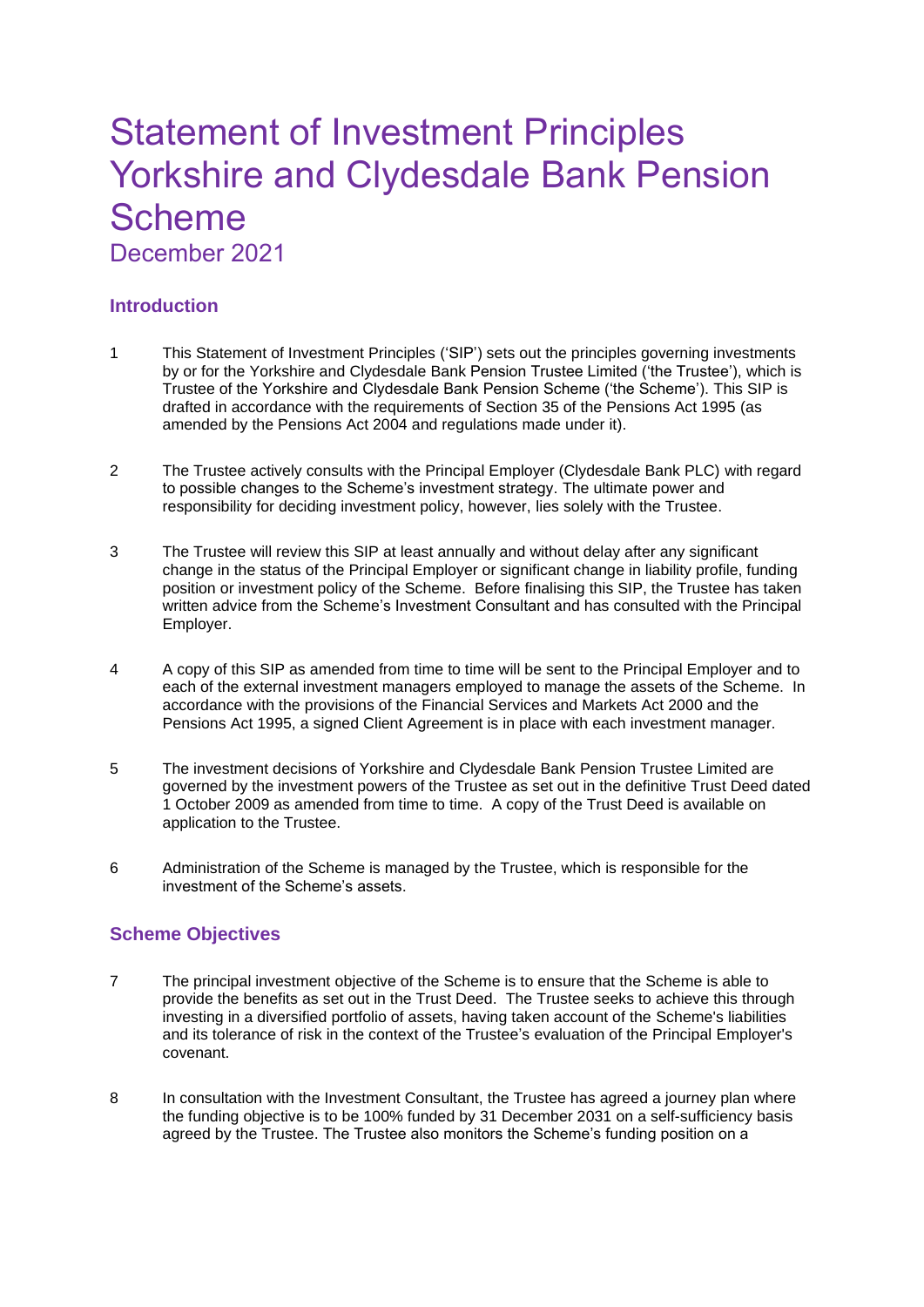Technical Provisions basis. The Scheme was fully funded on this measure at the date of the last actuarial valuation (30 September 2019).

- 9 The Trustee proposes to achieve the self-sufficiency objective above through a policy of targeting an agreed level of returns in excess of the returns assumed in calculating the value of the liabilities, with the expected investment return and risk of the Scheme's assets reducing once the Scheme is fully funded on its self-sufficiency basis.
- 10 The Trustee has implemented an investment structure that seeks to more closely match asset allocation to liabilities by using suitable assets (see para 14) and thereby reducing the Scheme's exposure to inflation and interest rate risk. The collateral made available for the 'derivative' assets so used are the Government Bonds and any cash holdings.
- 11 In consultation with the Investment Consultant and the Principal Employer, the Trustee has agreed a dynamic de-risking protocol to enable the Scheme to de-risk when it is ahead of its self-sufficiency journey plan. Any changes to the journey plan or associated de-risking protocol must be approved by the Trustee.
- 12 The funding position of the Scheme is monitored on a daily basis and if the estimated selfsufficiency funding level exceeds a pre-defined trigger level the de-risking process will begin.

#### **Investment Principles**

- 13 The Trustee has received advice to determine an appropriate investment strategy for the Scheme. The Trustee has a desire to diversify the Scheme's risk exposures and to manage the investments efficiently and has therefore delegated responsibility for investment decisions to its Investment Sub-Committee ("the ISC"). All decisions of the ISC will be recorded in committee minutes and made available to the Trustee.
- 14 The investment strategy makes use of two main kinds of investments:
	- **Matching Assets:** a range of instruments that provide a match to changes in liability values, including (but not limited to) credit, fixed interest and index linked gilts, bonds with government guarantees, gilt repos, swaps, gilt total return swaps and other derivative based investments.

Long term Secure Income Assets will also be included in this category as they will provide cashflow matching to the Scheme's liabilities.

The Trustee is aware that through the use of derivatives to better match its interest rate and inflation risk, the Scheme's investment policy is utilising leverage. The ISC and the investment manager responsible for the hedging portfolio monitor the amount of collateral in its portfolio against a number of threshold levels.

– **Return Seeking Assets:** a diversified range of return-seeking assets, including (but not limited to) equities (and related derivatives), infrastructure, credit assets and UK property.

These portfolios may be structured on either an active or a passive basis. A passive option will generally be preferred where available.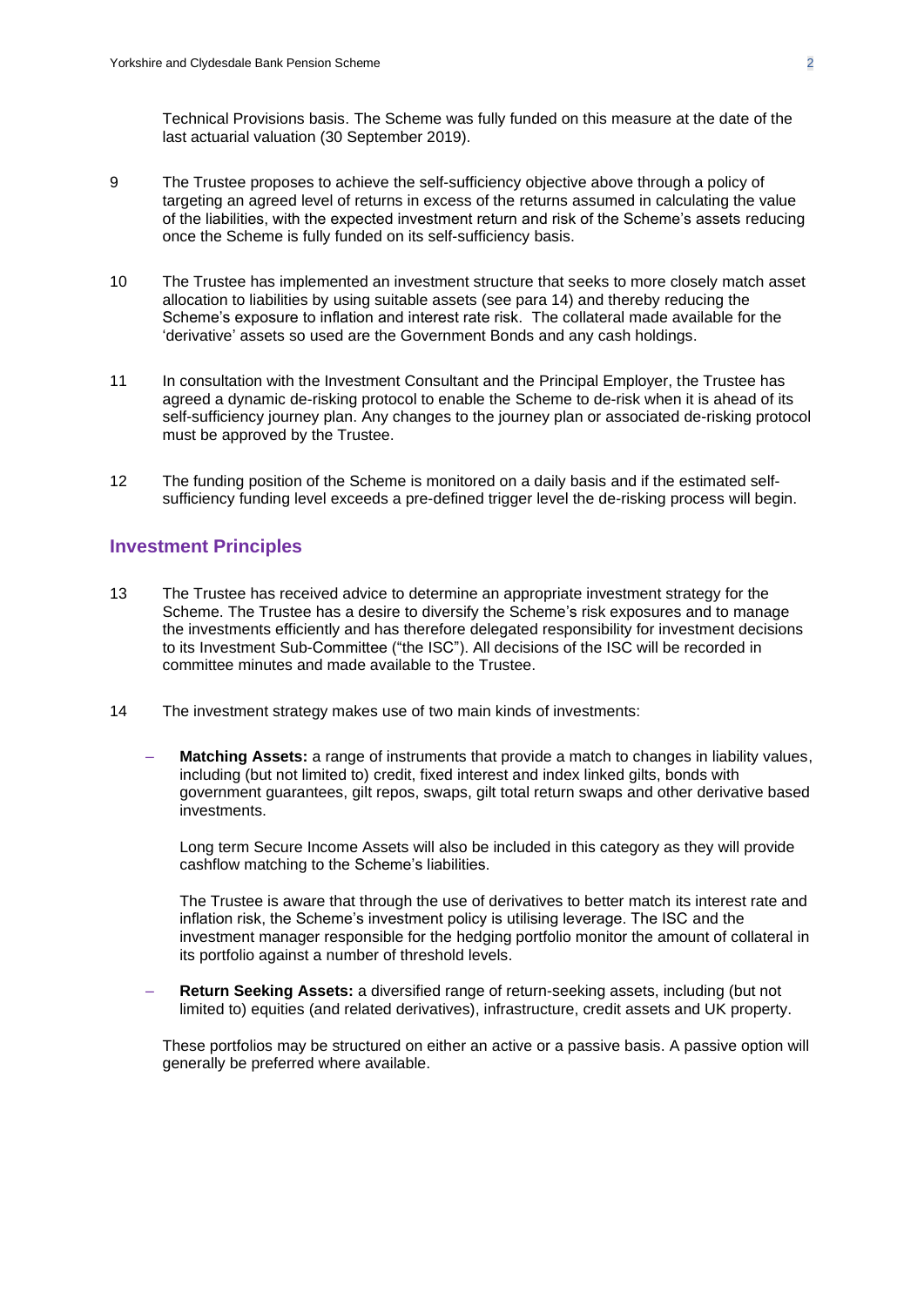- 15 The balance within and between these investments will be determined from time to time with regard to enhancing the probability of achieving the Scheme's investment objective.
- 16 The Scheme will hold assets in cash and other money market instruments from time to time as may be deemed appropriate.
- 17 The Trustee will monitor the liability profile of the Scheme and will regularly review, in conjunction with the Investment Consultant and the Scheme Actuary, the appropriateness of its investment strategy.
- 18 The expected return on investments will be monitored regularly in light of the return required in order to meet the Scheme's investment objective. The Scheme's Investment Consultant's assumptions are used by the Trustee to monitor the expected return of the Scheme. The assumptions are used every quarter as part of the Trustee's ongoing monitoring.
- 19 The Trustee's policy is that there will be sufficient investments in cash, liquid or readily realisable assets to meet cashflow requirements in foreseeable circumstances so that, where possible, the realisation of assets will not disrupt the Scheme's investment strategy.
- 20 The Trustee does not permit at any time more than 5% of the current market value of the resources of the Scheme to be directly invested in securities issued by the Principal Employer.
- 21 The Trustee aims to manage the Scheme's exposure to currency risk and makes use of a passive currency overlay to hedge significant exposures to mainstream currencies.

## **Investment Manager Arrangements**

- 22 In accordance with the Financial Services and Markets Act 2000, the Trustee will set general investment policy, but will delegate the responsibility for selection of specific investments to an appointed investment manager or managers. The investment managers shall provide the skill and expertise necessary to manage the investments of the Scheme competently.
- 23 The Trustee appoints a number of different managers and mandates to implement its investment policies. The Trustee ensures that, in aggregate, its portfolio is consistent with the policies set out in this Statement, in particular those required under regulation 2(3)(b) of the Occupational Pension Schemes (Investment) Regulations (2005). The Trustee will also ensure that the investment objectives and guidelines of any particular pooled vehicle are consistent with its policies, where relevant to the mandate in question. Where segregated mandates are used, the Trustee will use its discretion, where appropriate, to set explicit guidelines within the Investment Management Agreement to ensure consistency with the Trustee's policies, where relevant to the mandate.
- 24 To maintain alignment between management of the Scheme's assets and the Trustee's own policies and objectives, managers are provided with the most recent version of the Scheme's Statement of Investment Principles on an annual basis and are required to comment on whether the management of assets is consistent with those policies relevant to the mandate in question. The Trustee reviews the responses provided by the managers.
- 25 The Trustee is not involved in the investment managers' day-to-day method of operation and does not seek to influence attainment of their performance targets. The Trustee will maintain processes to ensure that performance is assessed on a regular basis against a measurable objective for each manager, consistent with the achievement of the Scheme's long term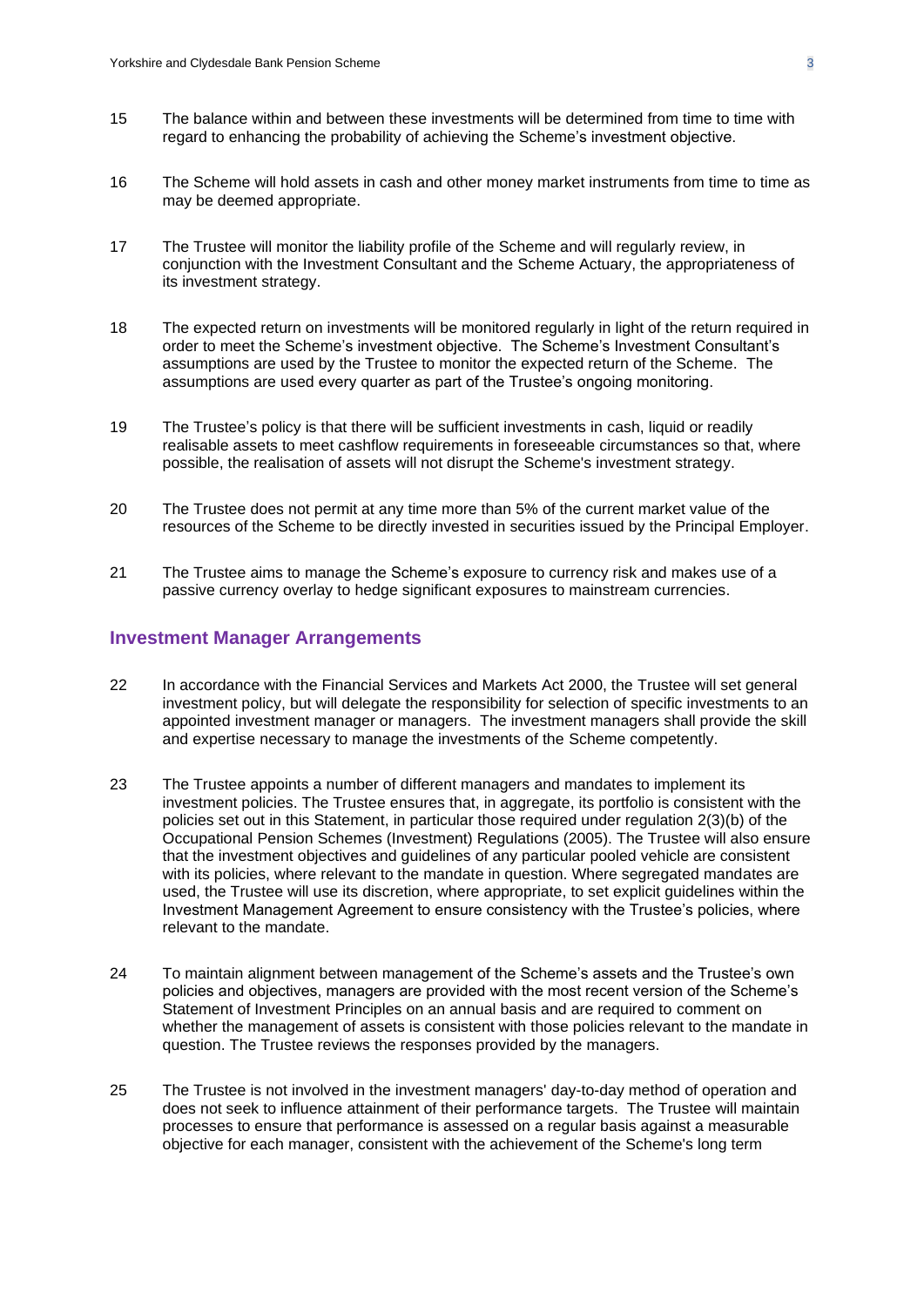objectives. The Trustee will also periodically review the suitability of the Scheme's mandates in the context of the Scheme's wider investment strategy, including considering whether the balance between different kinds of investments remains appropriate, the expected return on the investments, the risks to which the Scheme is exposed and manager renumeration and fees. As part of this process, the Trustee has delegated the detailed monitoring of the Scheme's investment managers to the ISC and its Investment Consultant.

- 26 The Trustee considers portfolio turnover when appointing investment managers and monitors the Scheme's managers' portfolio turnover levels relative to Trustee expectations on an annual basis. Where turnover is not deemed to be aligned with expectations, the Trustee will engage with the manager to better understand why and to ensure the managers are managing assets in a way which is appropriate within the context of their mandate.
- 27 Managers are paid an ad valorem fee, in line with normal market practice, for a given scope of services which includes consideration of long-term factors and engagement.
- 28 It is the Trustee's view that fees linked to investment performance increase complexity and in most cases do not materially improve alignment with the Trustee's long-term objectives. Such fee structures are therefore only used in a limited number of cases.

## **Choosing Investments**

- 29 The Trustee's policy is to review its investments and to obtain written advice from its Investment Consultant about them at regular intervals (normally annually). When deciding whether or not to make any new investments the Trustee will obtain written advice from its Investment Consultant.
- 30 The written advice will consider whether the investment is satisfactory having regard to the requirements of the regulations, so far as relating to the suitability of investments, and to the principles contained in this statement.

## **Risk**

- 31 The Trustee recognises a wide range of risks involved in the investment of the Scheme's assets.
- 32 The key risk faced by the Scheme is that it is unable to provide in full the benefits as set out in the Trust Deed. This risk arises if the Scheme is unable to achieve the investment returns expected (see para 9) and the Principal Employer is unable to pay sufficient additional contributions to cover this shortfall.
- 33 The investment risk is addressed through ongoing monitoring of the investment returns achieved relative to the expected returns and through ongoing evolution of the asset mix in order to maintain reasonable expectations of achieving the funding targets over an acceptable timeframe. Assessment of the Principal Employer covenant is managed through regular dialogue between the Trustee and the Principal Employer. The Trustee also makes use of a covenant advisor to assess and manage this risk.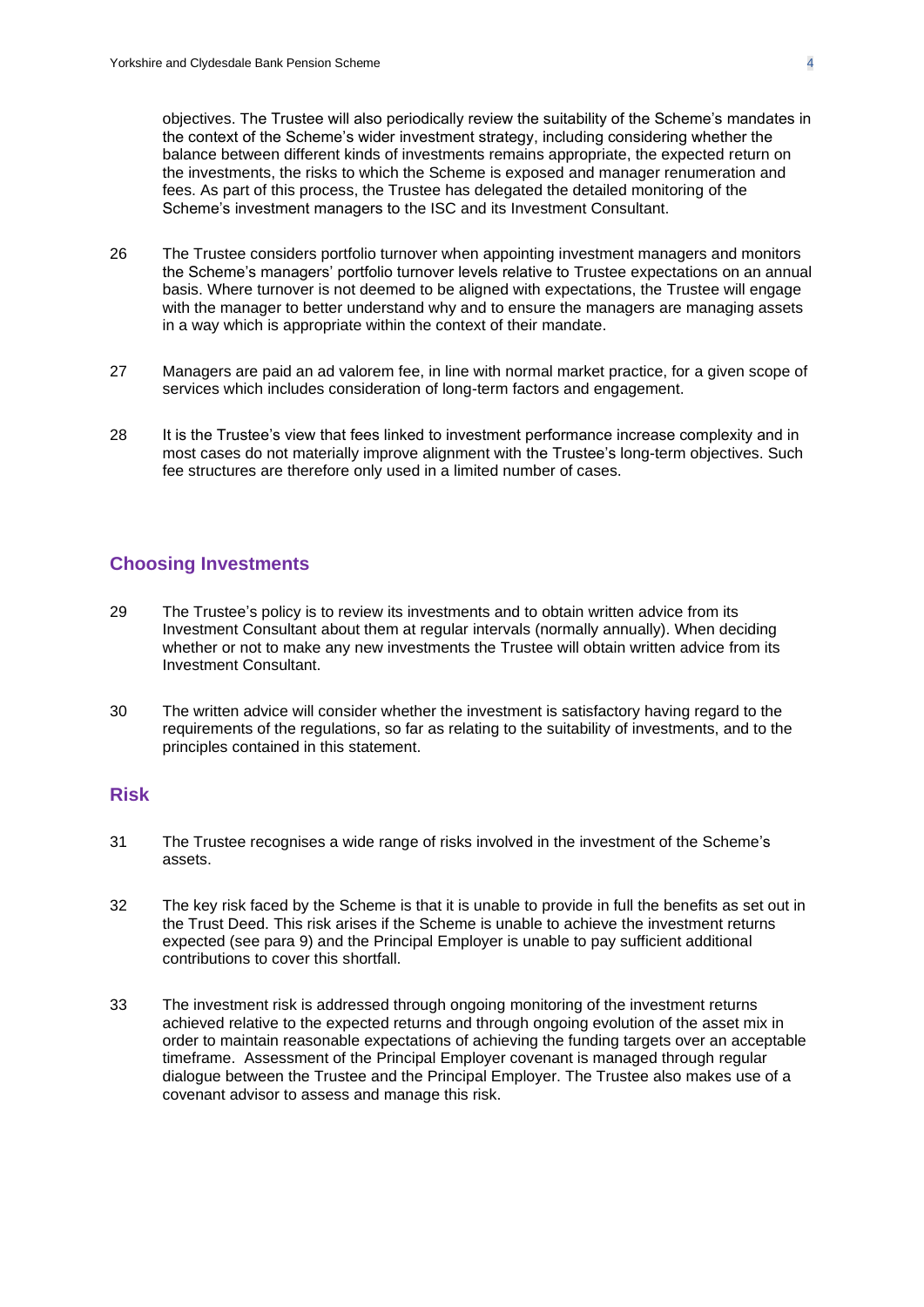- 34 In addition to the above primary risks, the Trustee monitors and, in conjunction with advice from the Investment Consultant, manages a wide range of risks, including but not restricted to:
	- Deficit risk:
		- is measured through a qualitative and quantitative assessment of the expected development of the liabilities relative to the current and alternative investment policies.
		- ⚫ is managed through assessing the progress of the actual growth of the liabilities relative to the selected investment policy.
	- Manager risk:
		- ⚫ is measured by the expected deviation of the return relative to the benchmark set.
		- ⚫ is managed by investing in index funds, by limiting exposure to any one active investment manager, by consideration of the appropriate amount of the Scheme to allocate to each active portfolio and by monitoring the actual deviation of returns relative to the benchmark and factors supporting the managers' investment process.
	- Custodian risk:
		- ⚫ is measured by assessing the credit-worthiness of the custodian bank and the ability of the organisation to settle trades on time and provide secure safekeeping of the assets under custody
		- is managed by regular attendance by the custodian at Trustee meetings to report on service levels over the prior period.
	- Liquidity risk:
		- is measured by the level of cashflow required by the Scheme over a specified period.
		- is managed by quarterly consideration of the cash position and advice on where to raise cash until the next review.
	- Currency risk:
		- is measured by the level of exposure to non-Sterling denominated assets.
		- ⚫ is managed by the implementation of a currency hedging programme which reduces the impact of exchange rate movements on the Scheme's asset value.
	- Interest rate and inflation risk:
		- is measured by comparing the likely movement in the Scheme's liabilities and assets due to movements in inflation and interest rates.
		- is managed by holding a portfolio of matching assets (physical bonds, derivatives and Secure Income Assets) that enable the Scheme's assets to better-match movements in the value of the liabilities due to changes in inflation and interest rates.
	- Political risk:
		- is measured by the level of concentration of any one market leading to the risk of an adverse influence on investment values arising from political intervention.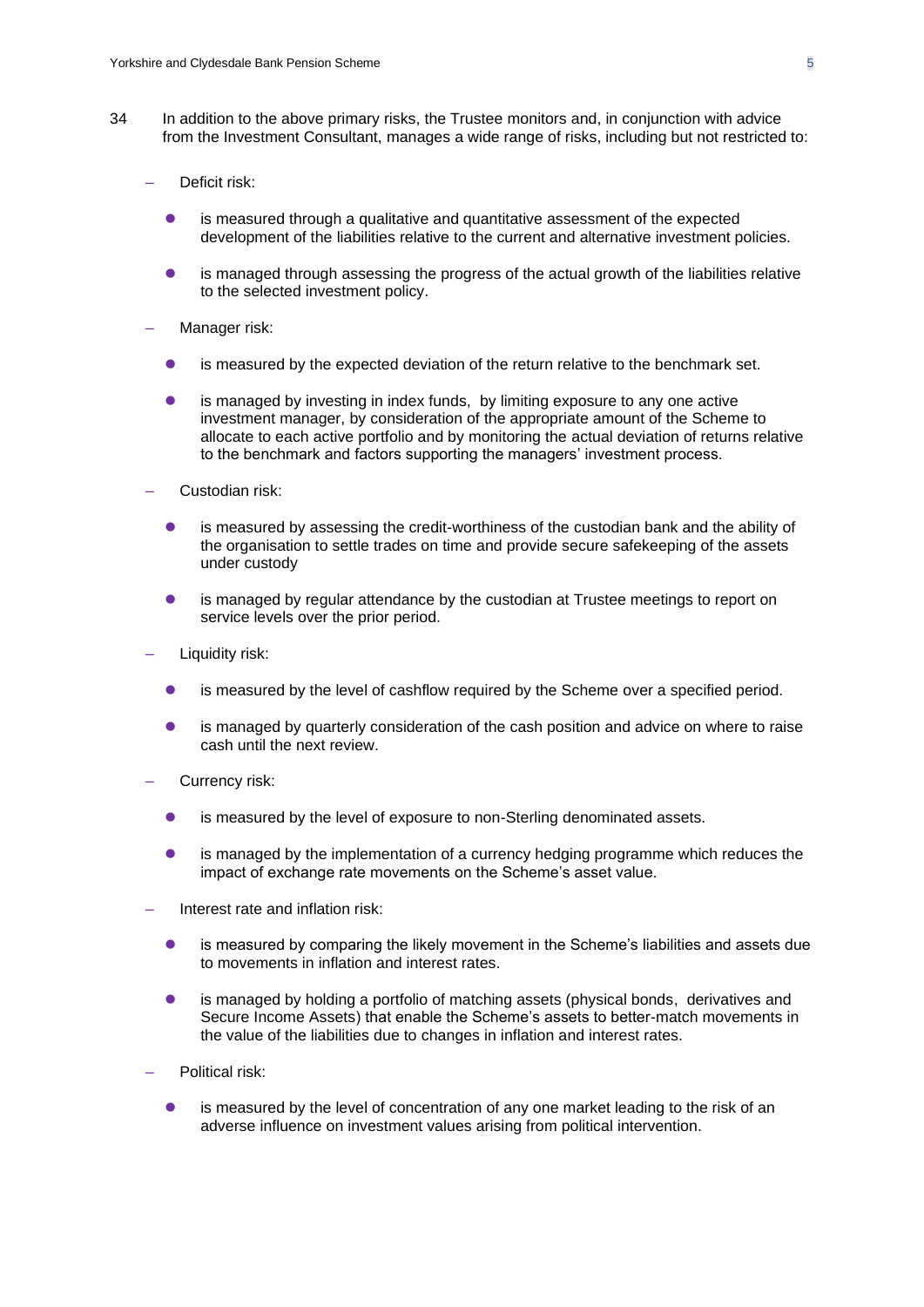- is managed by regular reviews of the actual investments relative to policy and through the level of diversification within the existing policy.
- Sponsor risk:
	- ⚫ is the risk that the sponsor is unable to support the continuation of the Scheme and to make good any current or future deficit.
	- ⚫ is measured by receiving regular financial updates from the Principal Employer and periodic independent covenant assessments.
	- ⚫ is managed through an agreed contribution and funding schedule.
	- is managed through contingent assets provided by the Principal Employer which the Scheme could use to mitigate downside events.
- Derivatives risk
	- ⚫ Counterparty risk this risk is mitigated through collateral management, diversifying exposure across counterparties, and the use of robust ISDA, GMRA or other relevant derivatives documentation.
	- Basis risk the returns from backing assets used to meet the payable leg of a derivative contract may not match exactly. This risk is addressed through the investment policy adopted by the Trustee for the backing assets and the investment managers' asset management capabilities.
	- ⚫ Liability risk pension liabilities can only be estimated and there is a risk of divergence between the performance of the derivatives and the actual value of the liabilities (for example, due to changes in assumptions or demographics). This risk is mitigated by updating the liability hedging benchmark at appropriate regular intervals.
	- ⚫ Legal and operation risk the successful operation of derivatives depends on the various legal documents governing the derivative contracts and the correct completion of some operational tasks. The Trustee takes appropriate advice when putting in place legal documents, reviewing legal documents already in place and appointing and monitoring providers capable of carrying out the required operational tasks.
	- ⚫ The Trustee is aware of the risks relating to the initial terms of entry in derivative contracts (for example, purchasing the contracts at a competitive price) and the valuation of the derivatives on an ongoing basis. With the help of its advisors, the Trustee monitors these positions on a regular basis.
	- **•** The Trustee is aware that through the use of derivatives to better match its interest rate and inflation risk, the Scheme's investment policy is utilising leverage. With the help of its advisors, the Trustee monitors these positions on a regular basis.
- Environmental, Social and Governance risk
	- ⚫ The Trustee considers sustainable investment factors, such as (but not limited to) those arising from Environmental, Social and Governance (ESG) considerations, including climate change, in the context of this broader risk management framework.
	- ⚫ The Trustee takes account of all financially material risks and opportunities in consultation with its advisers. All risks and opportunities are considered for materiality and impact within an integrated risk management framework, which takes account of the Scheme's journey plan and funding time horizon. The Trustee's time horizon reflects the time horizon of the Sponsor's business and the Scheme's maturing liability profile.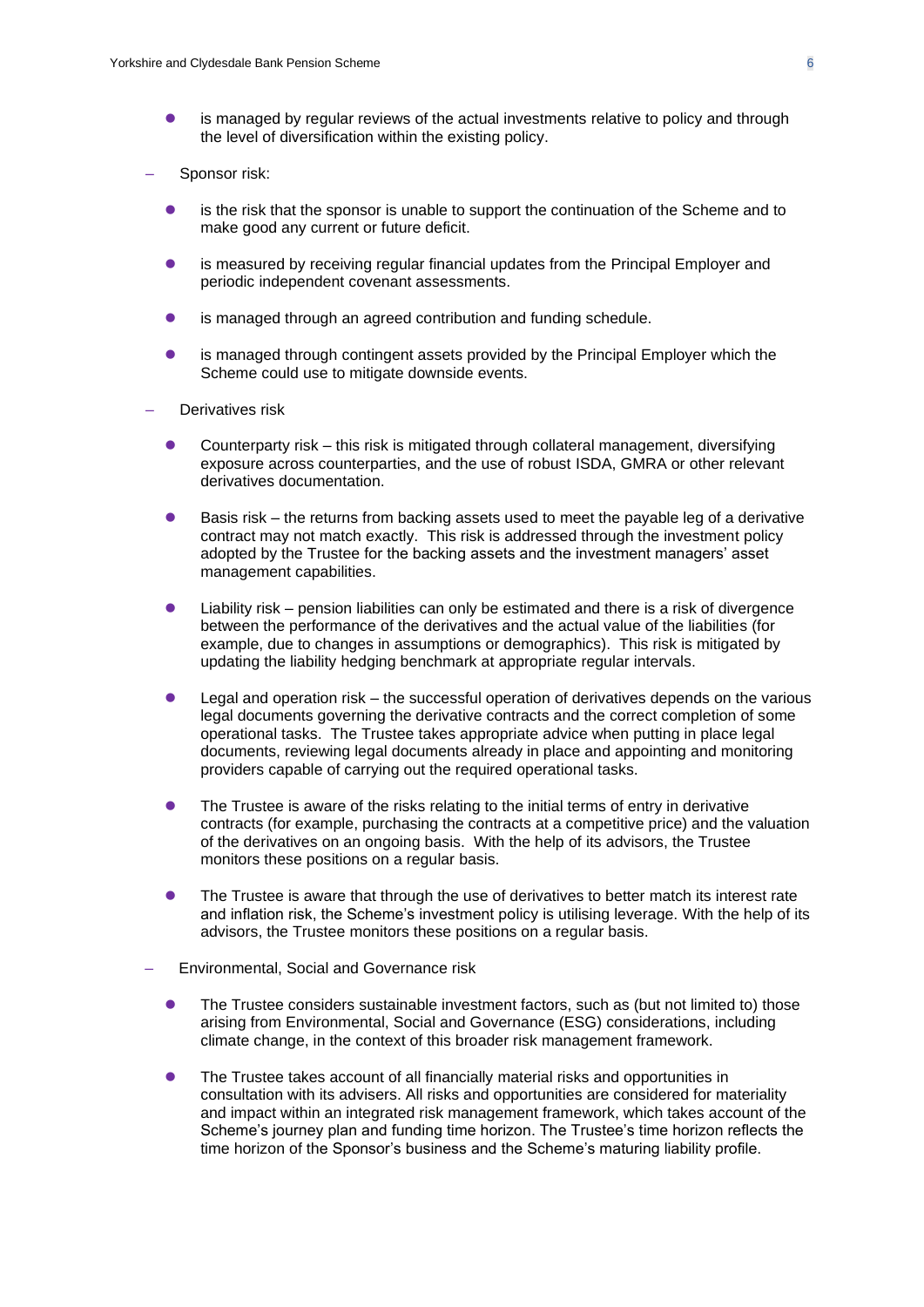- ⚫ The Trustee's policy is the implementation of the mandate and day-to-day decisions relating to the investment of Scheme assets, including the consideration of environmental, social and governance issues and their impact on the portfolio, is left to the discretion of its investment managers. The Trustee, with advice from its investment advisors, monitors these issues with its managers to understand how they exercise these duties in practice.
- ⚫ The Trustee policy is to delegate responsibility for the exercising of rights (including voting rights) attaching to investments to the investment managers. The Trustee recognised the UK Stewardship Code 2020 as best practice and encourages its investment managers to comply with the UK Stewardship Code 2020 or explain where they do not adhere to this policy.
- ⚫ When considering the appointment of new managers, and reviewing existing managers, the Trustee, together with its investment advisors, looks to take account of the approach taken by managers with respect to sustainable investing. This includes considering voting policies and engagement on relevant matters (i.e. the capital structure of investee companies, actual and potential conflicts of interest and other stakeholders), as well as how managers take account of ESG-related risks in their management of the Scheme's assets, and the consistency of this approach with the Trustee's own beliefs.
- ⚫ Should the Trustee's monitoring process reveal that a manager's portfolio is not aligned with the Trustee's policies, the Trustee will engage with the manager further to encourage alignment. This monitoring process includes, but is not limited to, specific consideration of the sustainable investment/ESG characteristics of the portfolio and managers' engagement activities. If, following engagement, it is the view of the Trustee that the degree of alignment remains unsatisfactory, taking into consideration costs, risks and fiduciary duties, the contract with the manager will be terminated and replaced.
- For most of the Scheme's investments, the Trustee expects the investment managers to invest with a medium to long time horizon, and to use their engagement activity to drive improved performance over these periods. The Trustee invests in certain strategies where such engagement is not deemed appropriate, due to the nature of the strategy and/or the investment time horizon underlying decision making. The appropriateness of the Scheme's allocation to such mandates is determined in the context of the Scheme's overall objectives.
- ⚫ The Trustee appoints its investment managers with an expectation of a long-term relationship and engagement, which encourages active ownership of the Scheme's assets. When assessing a manager's performance, the focus is on longer-term outcomes, and the Trustee would not expect to terminate a manager's appointment based purely on short term performance. However, a manager's appointment could be terminated within a shorter timeframe due to other factors such as a significant change in business structure or the investment team.

#### **Other Matters**

35 The Trustee has an historic arrangement under which members could pay Additional Voluntary Contributions (AVCs) on a money purchase basis into the Scheme to enhance their benefits at retirement . The Trustee wishes to give money purchase contributors a reasonable degree of freedom over the investment policy of their AVCs and consequently, a range of funds is made available to members.